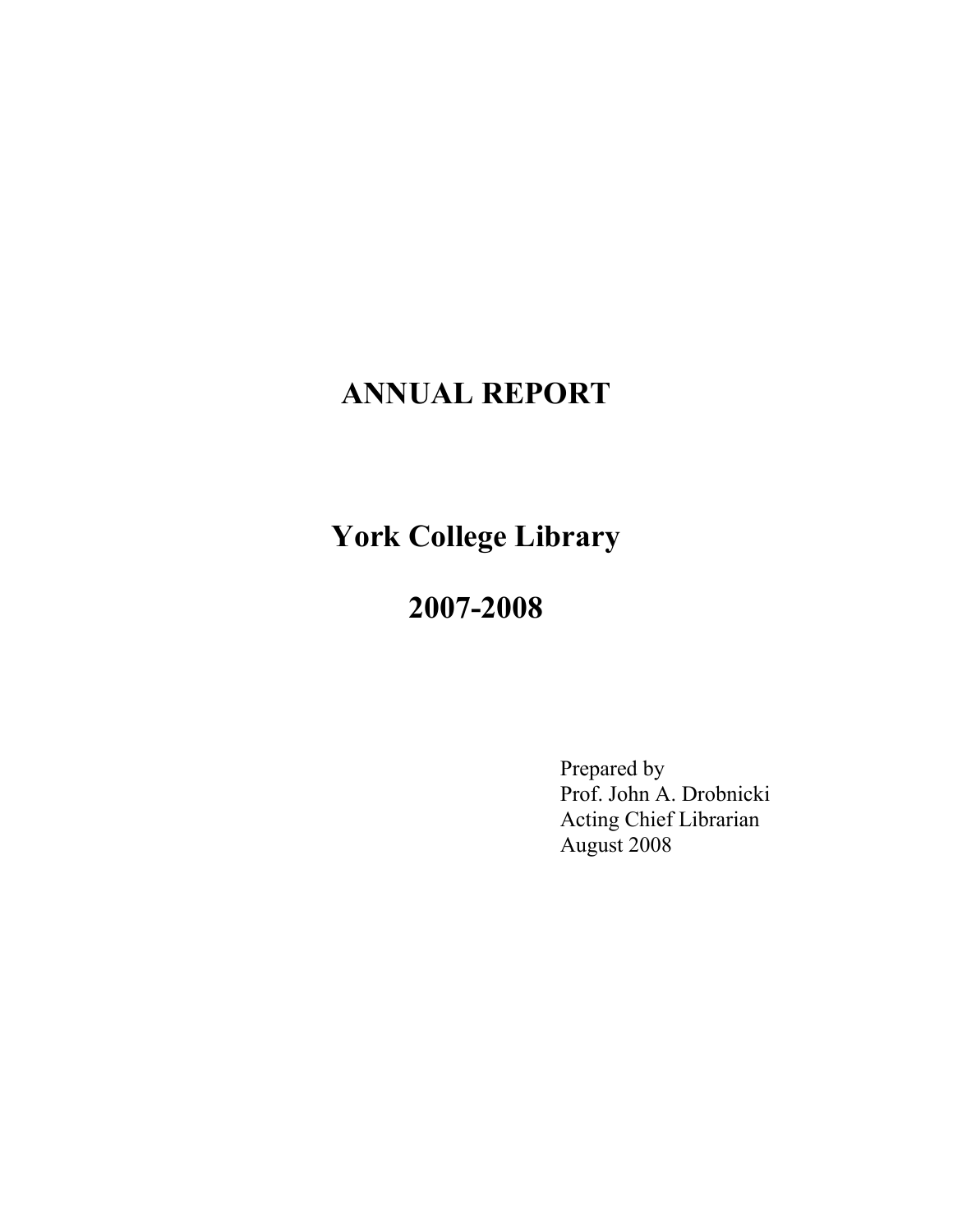### **Introduction**

During 2007-2008, the Library continued to be very busy and active, as will be broken down in the following sections. The transformation and revitalization of the Library continued, with improvements to its physical appearance, as well as an infusion of new books to its collections, and several new electronic databases.

#### **I. Reference Services**

(Statistics compiled by Prof. Di Su, Head of Reference Services)

The Library Faculty handled 21,692 questions during the 2007-2008 academic year (July 2007 to June 2008), which was an increase over the previous year (21,479).

The types of questions that the Library Faculty are handling has also changed, with many more "non-professional" questions being asked, especially over the past five academic years, as can be seen in Table 1:

**Table 1**: Reference Questions by Category, June 2003-June 2008<sup>1</sup>

|                      | Professional |      | Computer/WWW Non-Professional |
|----------------------|--------------|------|-------------------------------|
| July $07$ -June $08$ | 8978         | 4169 | 8545                          |
| June $06$ -May $07$  | 9164         | 4538 | 7777                          |
| June $05$ -May $06$  | 8473         | 4422 | 9263                          |
| June $04$ -May $05$  | 8883         | 5102 | 7256                          |
| June $03$ -May $04$  | 8482         | 112  | 5855                          |

This is likely a direct result of the OCS copying/printing system, which places a high customer service burden on the librarians on duty at the reference desks, whom students must turn to when they have problems with the system and/or forget their username/PIN.

Longer hours of service have been added, to meet students' needs. Beginning in Fall 2007, the Library began to open the G-wing an hour earlier at 8am (instead of 9am) after the first month of the semester. This met with positive student feedback, and was done in the Spring as well. We also decided to open at 8:30am (instead of 9am) during the Summer, when classes were in session.

#### **II. Acquisitions & Collection Development**

(Statistics provided by Prof. Njoki-Wa-Kinyatti, Coordinator of Collection Development)

Thanks to support from the York College Administration, the Library had a healthy budget for the second consecutive year. Although some of the Compact money was earmarked for Phase 2

<sup>&</sup>lt;sup>1</sup>For several years, the Office of Academic Affairs required Annual Reports to be submitted in May or June, which explains the different time periods in this Table.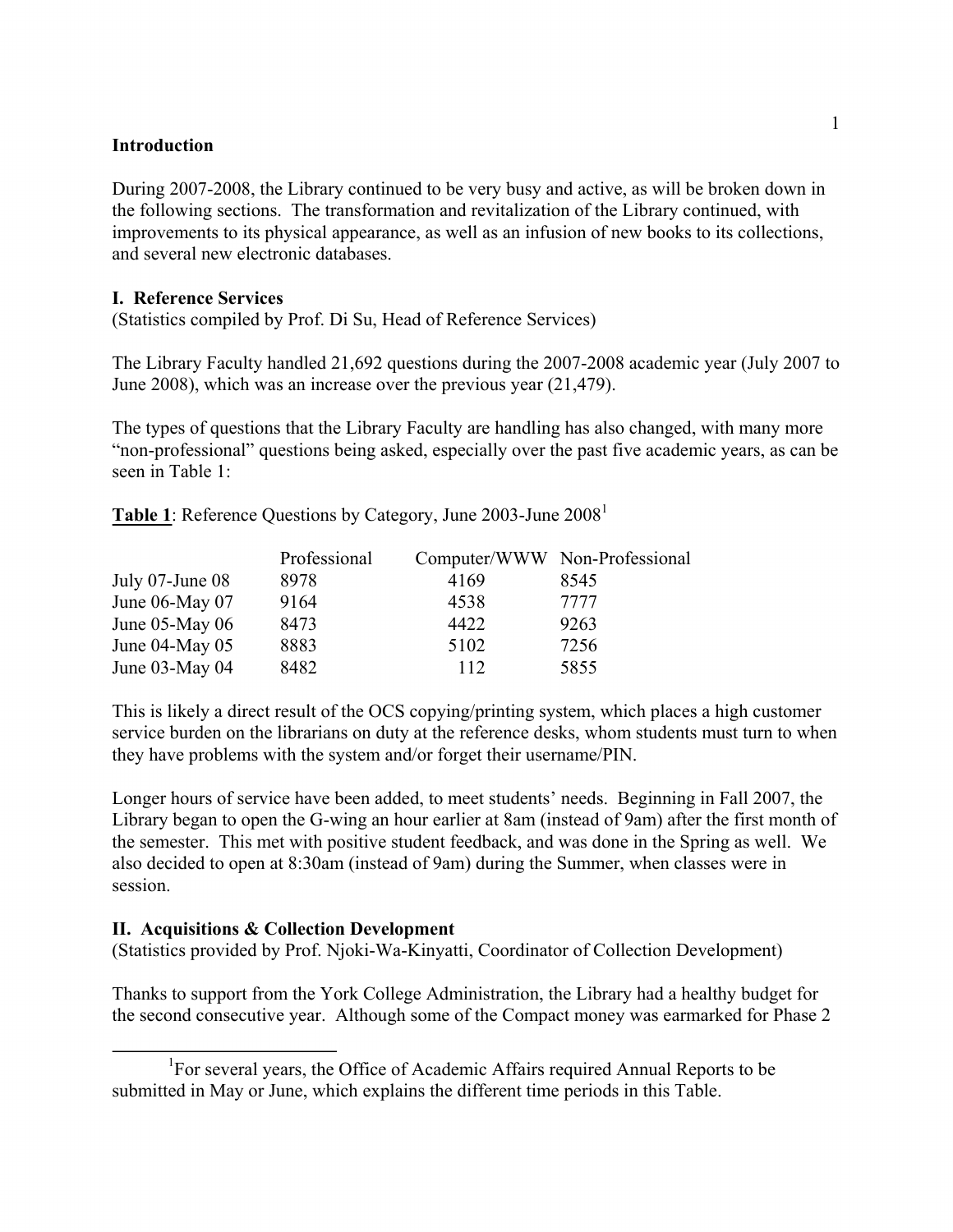of the renovation (carpeting, electrical wiring), the Library Faculty were able to order a substantial amount of books from our vendor (COUTTS), with input from faculty in the various disciplines.

Here is a breakdown of the Library's expenditures:

**Table 2**: Summary of Library's Expenditures for Academic Year 2007-2008

| <b>Total for Books</b>                                                                 | \$80,000.00                                    |  |
|----------------------------------------------------------------------------------------|------------------------------------------------|--|
| <b>Total for Subscriptions</b>                                                         | \$183,904.59                                   |  |
| Grand Total for Books and Subscriptions                                                | \$263,904.59                                   |  |
| <b>Office Supplies</b><br>Conference Reimbursement<br>Carpeting Supplies and Materials | 4,640.00<br>\$<br>148.00<br>\$<br>\$169,790.41 |  |
| OTPS Annual Expenditures 2007-2008                                                     | \$154,973.00                                   |  |
| Compact Annual Expenditures 2007-2008                                                  | \$283,510.00                                   |  |
| Total Annual Expenditures for 2007-2008                                                | \$438,483.00                                   |  |

*(Note: figures above are rounded to the nearest dollar)* 

## **III. Cataloging & Collection Maintenance**

(Data provided by Mrs. Rose Dunne, CUNY Administrative Assistant, Cataloging)

From July 1, 2007 to June 30, 2008, a total of 3,230 volumes were added to the Library's collections, which included 501 for the Reference Collection, and 2,729 for the Circulating Collection. These titles included new books purchased from our book vendor (COUTTS), as well as some largesse obtained from other neighboring libraries, and gifts/donations, including a substantial amount of Journalism-related titles generously sent to us by Dr. Consuella Askew, Chief Librarian at CUNY's Graduate School of Journalism. During the past year, 238 books were withdrawn/deleted from the Library's collections.

#### **IV. Electronic Resources**

(Data provided by Ms. Anamika Dasgupta, Coordinator of Electronic Resources & Library Webmaster)

The Library added subscriptions to several important databases over the past academic year:

- *Access Newspaper Archive*
- *African American Experience*
- *Latin American Experience*
- *Ovid Nursing and Health Professions*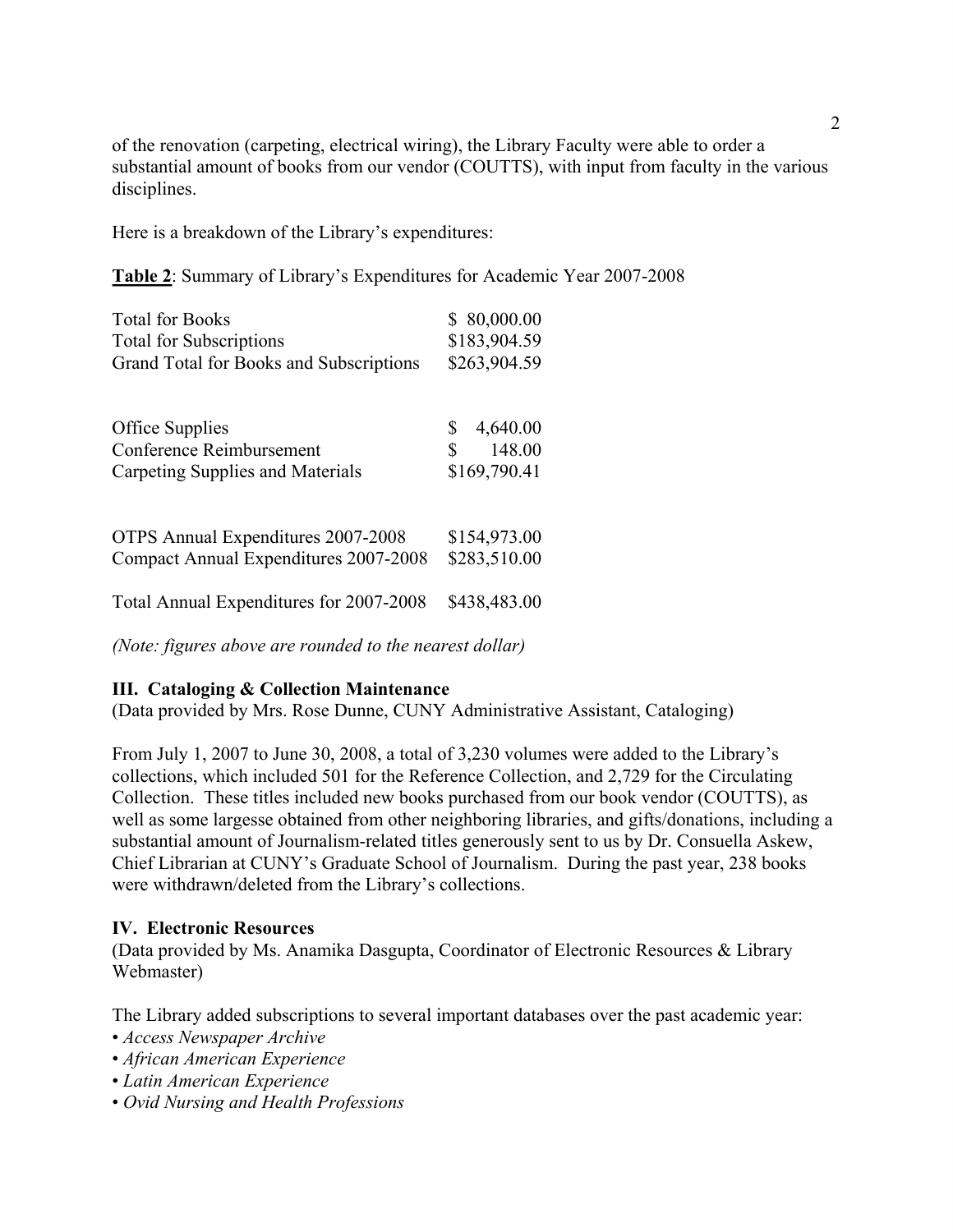- *Philosopher's Index*
- *SciFinder Scholar*

Particularly notable (and expensive) are *Ovid Nursing and Health Professions*, which was specifically added to support the generic Nursing Program, and *SciFinder Scholar*, which is the electronic version of *Chemical Abstracts*, and which is a pre-requisite for the Chemistry Program to pursue official approval from the American Chemical Society.

The Library would not be able to subscribe to many of our electronic resources without the financial support we receive from the Student Technology Fee. The Library received approximately \$90,000 in funding from the Tech Fee during the 2007-2008 academic year. If the Library had to pay for reference databases from OTPS funds, the consequence would be that we would not be able to order any books. (Tech Fee funds were also used to buy some toner and paper for the students printers in the Library.)

Thanks to funding from the CUNY Central Office of Library Services, three new electronic products were made available to all CUNY libraries over the past year:

- *Columbia International Affairs Online* (CIAO)
- *Earthscape*
- *The New Palgrave Dictionary of Economics Online*

During July-August 2007, as part of Phase 1 of the renovation, the Library received 40 new Dell computers for student use, thanks to CIO Peter Tighe and the Information Technology Department.

Several improvements have been made to the Library website over the past year, including an A-Z shortcut on the full-text databases page. Also, three online forms were added, where:

- faculty can request an Information Literacy class
- users can recommend a book for purchase by the Library
- users can submit an Interlibrary Loan request

During Spring 2008, the second issue of *PASSWORD*, the Library newsletter, was published. It was co-edited by Anamika Dasgupta and Sandra Urban.

## **V. Information Literacy**

(Statistics compiled by Prof. Scott Sheidlower, Coordinator of Information Literacy)

The Library continued to have a very active Information Literacy program, which is frequently publicized on Yorktalk by Prof. Sheidlower. More and more classroom faculty members are taking advantage of this and bringing their classes to the Library, and the number of IL sessions offered by Library Faculty during 2007-2008 increased over 2006-2007, as can be seen in the following table: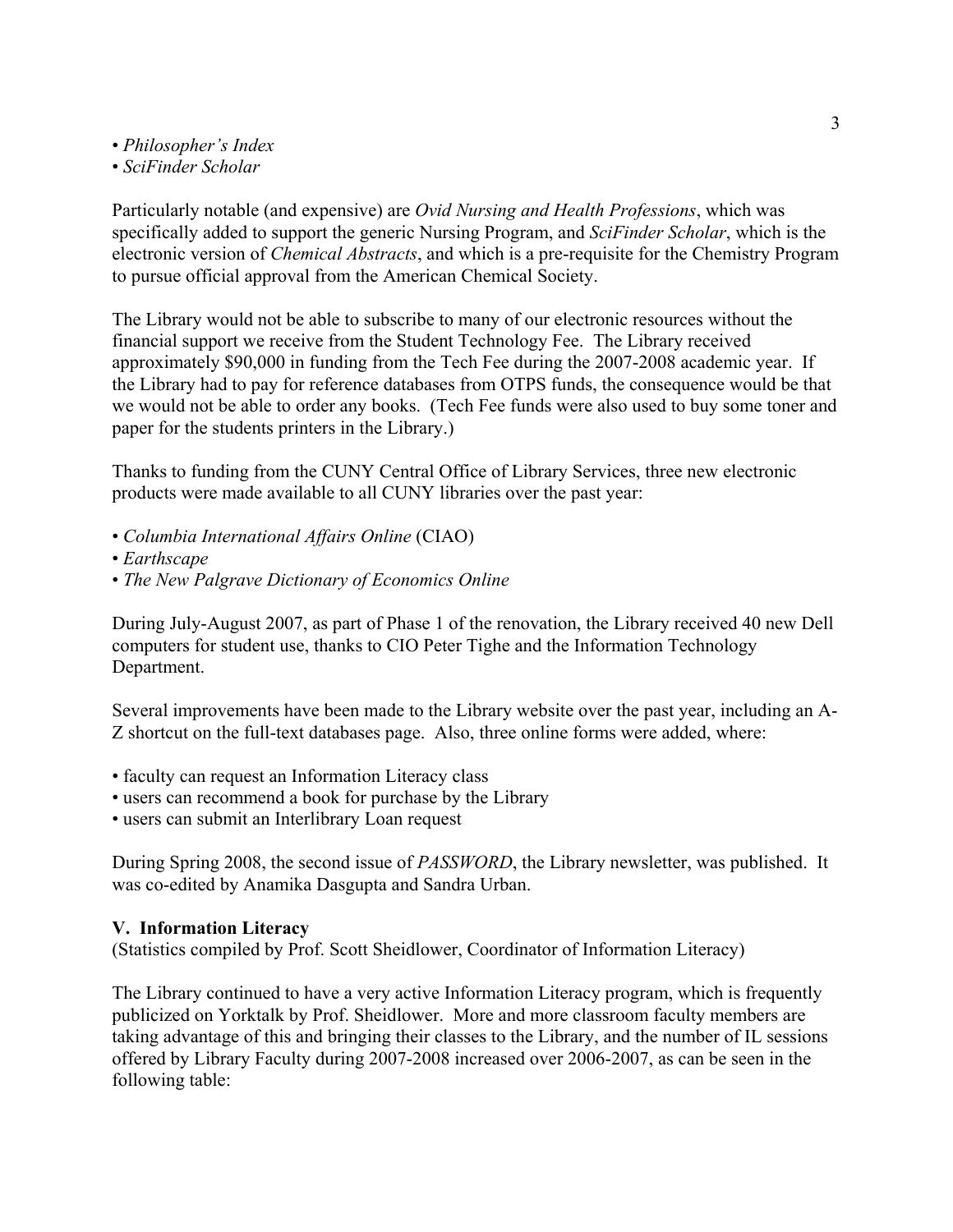#### **Table 3**: Information Literacy Classes, 2006-2008

|           | Number of IL Classes |
|-----------|----------------------|
| 2007-2008 | 162                  |
| 2006-2007 | 140                  |

Unfortunately, the size of the Information Literacy classroom (3H-09) often limits the number of classes that Library Faculty can teach. The IL room has 18 computers, and therefore can only comfortably accommodate a maximum of about 20 students. It is hoped that the earlier proposal to expand the IL room into the H-wing alcove, thereby doubling its size, is still being considered by Campus Planning and CUNY.

#### **VI. Periodicals & Microforms**

(Statistics provided by Prof. Hope Young, Head of Serials, Microforms, and Interlibrary Loan)

As the full-text of more periodicals have become available in the Library's electronic databases, the usage of printed periodicals and microforms has dropped off over the past few years. But there are still numerous important journals, particularly in Occupational Therapy and Social Work, which are *not* available online and which must be accessed in either print or microfilm. Thus, the Periodicals & Microforms Collections still get frequent use, as shown in the following tables:

**Table 4**: Periodicals Usage, July 2007-June 2008

| Journals           | 1018 |
|--------------------|------|
| Newspapers         | 116  |
| <b>TOTAL USAGE</b> | 1134 |

**Table 5**: Microforms Usage, July 2007-June 2008

| Journals    | 255 |
|-------------|-----|
| Newspapers  | 410 |
| TOTAL USAGE | 665 |

**Table 6**: Journals/Microforms Received, July 2007-June 2008

| <b>Current Journal Subscriptions</b> | 516 |
|--------------------------------------|-----|
| <b>Current Annuals Received</b>      | 74  |
| Microfilm Reels Received             | 374 |

#### **VII. Interlibrary Loan**

(Statistics provided by Prof. Hope Young, Head of Serials, Microforms, and Interlibrary Loan)

With the advent of the CLICS service, users can now easily and quickly request books from other CUNY libraries by simply clicking on a link within the CUNY+ Online Catalog. This has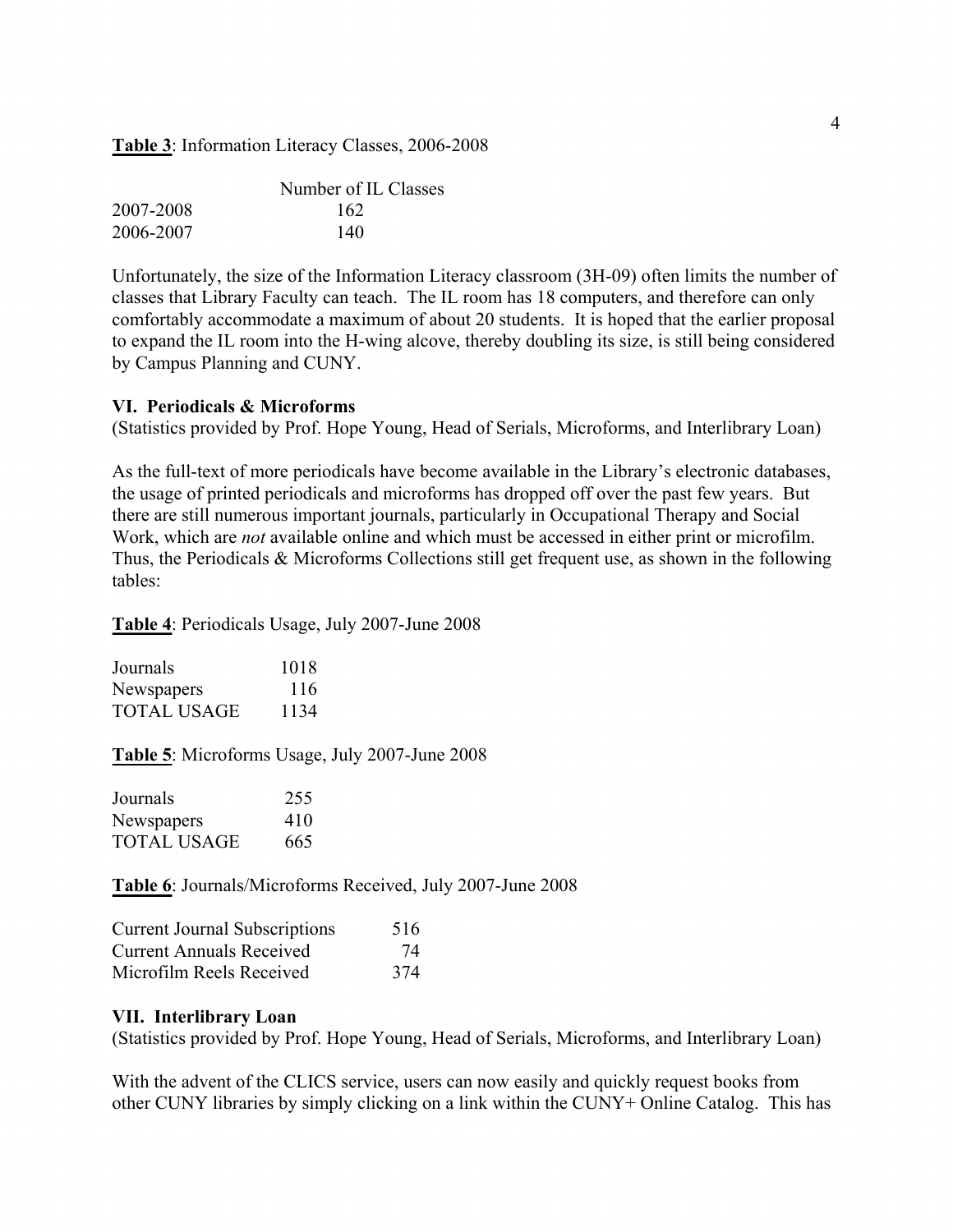led to a decline in the number of books that *students* request through Interlibrary Loan (ILL), since most books that students need are found within the CUNY library system. Faculty, however, are engaged in deeper research, and continue to request books that must be borrowed from outside the CUNY library system via Interlibrary Loan (not through CLICS). And since CLICS is only for books, there is still heavy use of ILL to obtain copies of journal articles.

**Table 7**: ILL Requests From York College Library to Other Libraries, July 2007-June 2008

| <b>STUDENTS</b> |     |                                          | <b>FACULTY/STAFF</b> |     |
|-----------------|-----|------------------------------------------|----------------------|-----|
| Articles        | 65  |                                          | Articles             | 163 |
| <b>Books</b>    | 36  |                                          | <b>Books</b>         | 137 |
| <b>TOTAL</b>    | 101 |                                          | <b>TOTAL</b>         | 300 |
|                 |     | TOTAL Interlibrary Loan Requests $= 401$ |                      |     |

**Table 8**: ILL Requests Supplied by York College Library to Other Libraries, July 2007-June 2008

| Periodicals  |                                                                                                |
|--------------|------------------------------------------------------------------------------------------------|
| <b>Books</b> |                                                                                                |
| Microfilm    |                                                                                                |
| TOTAL.       |                                                                                                |
|              | (York College Library is not a supplier in the OCLC Interlibrary Loan system, but honors/fills |
|              | requests that are faxed to us on ALA forms.)                                                   |

## **VIII. CLICS**

(Statistics provided by Mrs. Grace Avila, Manager of Circulation & Reserve)

CLICS (CUNY Libraries Inter-Campus Services) is a book delivery service that lets users request books from any CUNY library to be delivered to any other CUNY library. Of course, York Library patrons almost always request their books to be sent to the York Library. Although the patron initiates the request by clicking on a link in the CUNY+ Online Catalog, there is still much staff time involved, on both ends of the transaction. The lending library has to send someone to find the book on the shelf; its barcode must be scanned in the Aleph system; it must be packed in a blue LAND bag; it is then picked up by a courier and delivered to the borrowing library, where it must be opened, scanned, and held for pick up. Although the Aleph system is supposed to send an automated email message to the borrower, the York Library Circulation staff sends a direct email as a back-up, and in the case of Faculty or Staff, calls the patron to let them know their item has arrived.

**Table 9**: Number of CLICS transactions, July 2007-June 2008

Total Items Sent by York 2,333 Total Items Received by York 1,957

## **IX. Circulation & Reserve**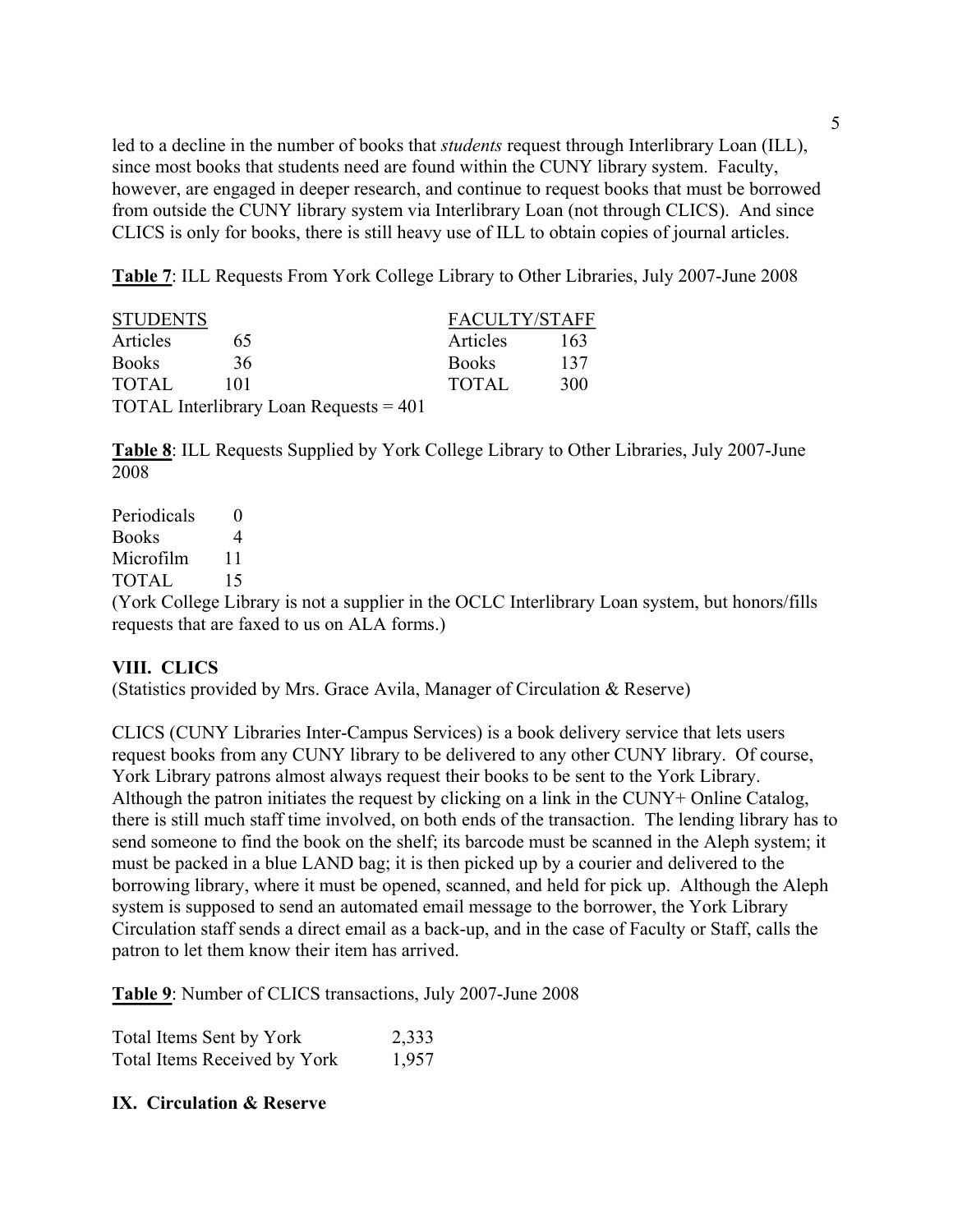(Statistics provided by Mrs. Grace Avila, Manager of Circulation & Reserve)

The Library continues to be very busy, with students borrowing 111,482 items, including both Reserve materials (for in-Library use) and Circulating materials (to take home).

## **X. Outreach to QHSSYC and Other Schools**

(Data provided by Ms. Christina Miller, Adjunct High School librarian)

Mrs. Christina Miller, who received her permanent New York State certification as a School Library Media Specialist, conducted 25 Information Literacy sessions for QHSSYC classes in various subject areas, including Science, Social Studies, and Music. Mrs. Miller also hosted a visit from the Queens High School for Law Enforcement and Public Safety in April, during which she conducted a literary criticism workshop for AP English seniors. The York Library also hosted QHSSYC's 6th Annual Science Poster Presentation, a 3-day event.

On behalf of QHSSYC, Mrs. Miller and Principal Jie Zhang applied for and received a "Picturing America" grant from the National Endowment for the Humanities (NEH). In February 2008, QHSSYC received 20 double-sided laminated images of important works of American art and a

teacher's guide – teachers incorporated the art into their lessons. In August, Mrs. Miller was scheduled to attend a four-day seminar at the Newark Museum, sponsored by the Museum and the NEH, to teach librarians and educators how to use "Picturing America" images and other works of art to teach history and other subjects.

## **XI. Faculty & Staff Changes**

The Library began the 2007-2008 academic year with a new Acting Chief Librarian (Prof. John A. Drobnicki), the third Chair in seven months. However, since he has been a Library Faculty member at York since 1995, the setting was very familiar even if the job description was different – and the Library Faculty and Staff made the transition very easy for the new Chair. The Department also conducted 3 successful searches, with 2 new faculty members starting in Spring 2008, and the third will start in Fall 2008. Mr. Daniel Cleary (Instructor) was appointed to be York's first-ever Science Librarian, and Ms. Sandra Urban (Instructor) was appointed to be York's first Cataloging Librarian since 1987. The third search was for the position of School Library Media Specialist, and that line will be filled by Ms. Christina Miller effective September 1, 2008.

Mr. Edwin Rios, the only CUNY Office Assistant in Circulation & Reserve, transferred to the Office of Public Safety during Fall 2007, and he was replaced by Ms. Cindy Rodriguez. After about six months, Ms. Rodriguez resigned to accept a position as an Assistant to Higher Education Officer at the CUNY Law School. The position is presently vacant, and the current economic climate will likely delay it being filled. Mrs. Avila, the Manager of Circulation & Reserve, is relying on her staff of well-trained College Assistants to cover all of the hours and maintain service.